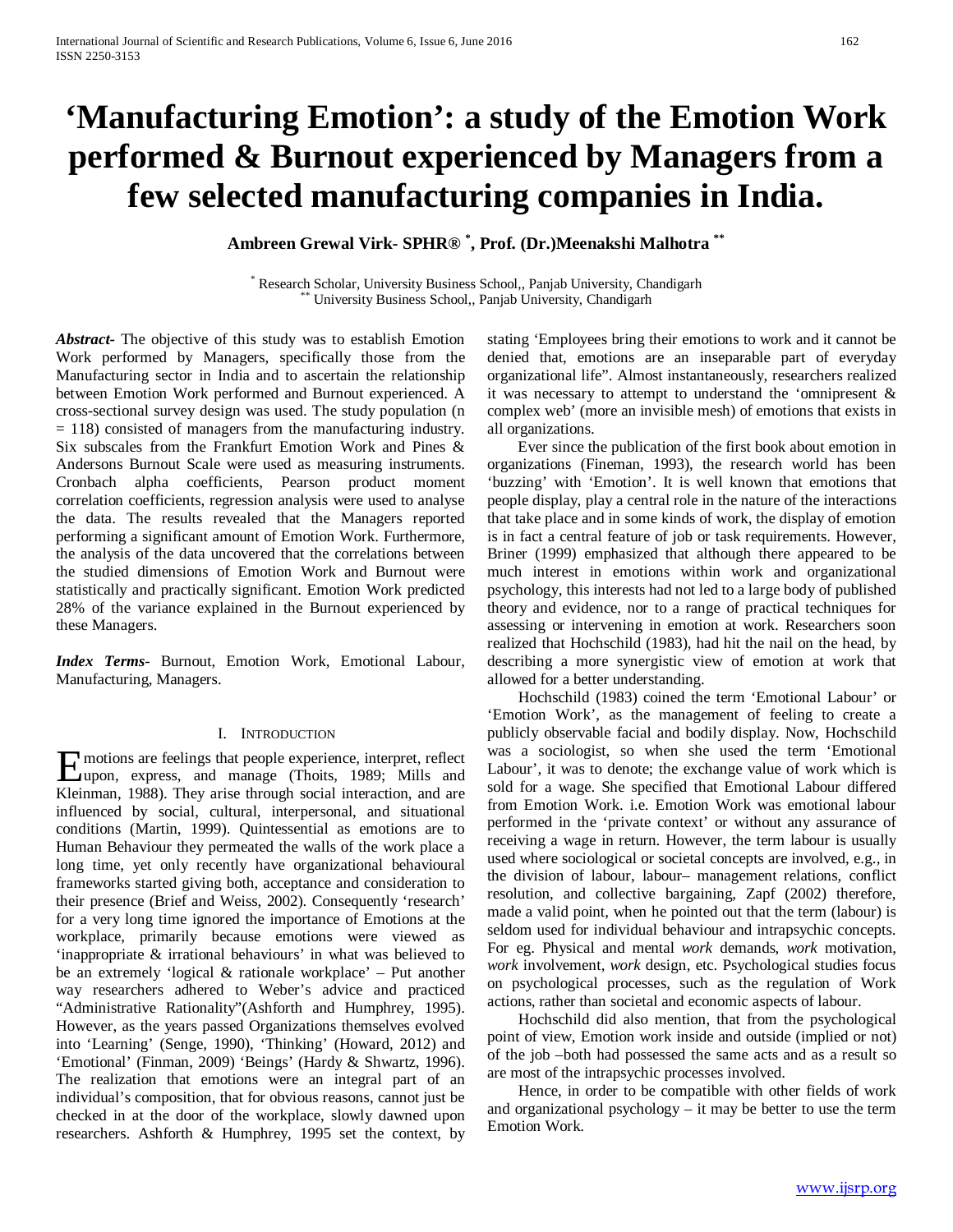Researchers primarily conceptualized Emotion Work as a duty of the front line 'service' employees (Ashforth and Humphrey, 1993; Ashkanasy and Daus, 2002; Brotheridge and Grandey, 2002; Morris and Feldman, 1996; Rafaeli and Sutton, 1987). Broadly it may be categorized that Emotion Work has been studied in 3 main types of service workers: 1) customer service jobs; (2) caring professions; and (3) social control jobs.

 However recently, the scope of emotion work research has extended itself to consider some service-aligned yet uncommon professions, such as; Adventure guides (Sharpe, 2005; Torland, 2013), Flight attendants (Hochschild,1983;Williams,2003), Fastfood employees (Tan, Foo and Kwek, 2004), Hotel employees (Hwa, 2012), Call centre employees (Zapf et. al., 2003), Waitresses (Paules,1991), Amusement park employees (Van Maanen and Kunda, 1989), Cashiers (Rafaeli& Sutton, 1987), bill collectors Sutton (1991), 911 Dispatchers (Shuler and Sypher, 2000), Police officers(Martin, 1999),Construction professionals (Lingard and Francis, 2005), Health care workers (Karl and Peluchette, 2006; Lewis, 2012), Teaching professionals (Naring et al., 2006), But rarely has research ever included a study of the Emotion Work of 'Managers'.

 A study that did include Managers, was conducted by Brotheridge and Grandey (2002) and they uncovered that a manager's frequency of performing emotional labour was higher than that of physical labourers and *matched* that of sales/service workers and human service workers. In fact Brotheridge (2006) implored that emotional labour in managers was 'one of the areas that needs additional study'.

 Managers by the very definition of their Organizational role, display a wide variety of emotions, ranging from friendliness, to sympathy and support, to anger. Correlating this to the 3 broad categories of service workers under which Emotion Work has been studied in the past (mentioned above), it is clear that they (Managers) must be able or are required to display all of the emotions required by all of them. Moreover, in the absence of clear display rules, (which is common parlance in manufacturing organizations), they have to bank upon their own judgment about which emotion to display and in what magnitude at a particular time. Considering that this decision is to be made almost spontaneously, increases the complexity and the erratic consequences. Hence, it would be safe to say that in such a scenario, performing Emotion Work for Managers may prove to be more arduous than that of the 'typical service worker', who often has to display the same emotion in a repetitive fashion.

## Significance of the Research

 This study has been undertaken to a) Explore & empirically establish the performance of Emotion Work in 'Managers'; b) Broaden the scope of Emotion Work research by proving it exists in the "non-service' i.e. manufacturing industries too, i.e. Managerial Jobs are impervious to the nature of industry; c) Establish a relationship between Emotion Work performed & burnout experienced by Managers in selected Indian Manufacturing organizations and d) add to the succinct emotion work research conducted in India.

 Plausibly this study shall add impetus to the research of Emotion Work, in several ways; Firstly, by empirically establishing "Managerial Jobs" (irrespective of service or nonservice industry) as a Job category that has Emotion Job

requirements or what may be referred to as an Emotion Work occupational category. Secondly, it shall add to the recent but scantly research in the Indian context and Lastly by establishing the relationship between Emotion Work performed and Burnout experienced it will allow organizational psychologists & HR managers to improve their understanding of a manager's experiences under an intensive emotion work environment, where display rules are tenuous. From the organizational perspective employee Engagement/Talent Retention could be enhanced if Emotional Dissonance and its negative consequences (if found Significant) are buffered against. Managers will need to learn how to perform the Emotion Work involved in their jobs, Training & Development could help with this.

## Research Objectives

 The major objective of this study is to broadly examine the perceived Emotion Work performed by Managers from the selected organizations from the manufacturing sector in India. And to study the relationship of emotion work performed with the feeling of burnout experienced.

- To measure & study the Various Dimensions of Emotion Work that are experienced / performed by the Managers of the selected organizations.
- To measure the Burnout experienced by the Managers of the selected Organizations.
- To analyze and establish a relationship between Emotion Work (EW) and its dimensions with Burnout experienced by the Managers of the selected organizations.
- To measure the impact of various Dimensions of Emotion Work on Burnout experienced by the Managers of the selected organizations.

## II. REVIEW OF LITERATURE

 This section briefly shares several researches conducted in the area of Emotion Work and highlights those that bring forth the proposed relationship between Emotion Work and Burnout.

 There are several operating constructs or definitions of Emotion Work; Hochschild (1990) defined it as 'regulating one's emotions to comply with social norms'. She used the term emotion work to refer to 'any attempt to modify the experience or expression of a consciously felt emotion' and stated that when an individual performs emotion work as a required part of his/her actual job, it may be called emotional labour. Adding to this, Callahan & McCollum (2002) interpreted that the term emotion work's usage, is appropriate for situations in which individuals are personally choosing to manage their emotions for their own non-compensated benefits.

 Grandey (2000) attempted to explain the process of Emotion Work by stating that 'Emotion Work may involve enhancing, faking, or suppressing emotions to modify the emotional expression'. According to Schultz, Bagraim, Potgieter, Vredge, and Werner (2003) Emotion Work represents the 'difference between the felt and displayed emotions' of employees. Whereas, Beal, Trougakso, Weiss & Green (2006) defined Emotion Work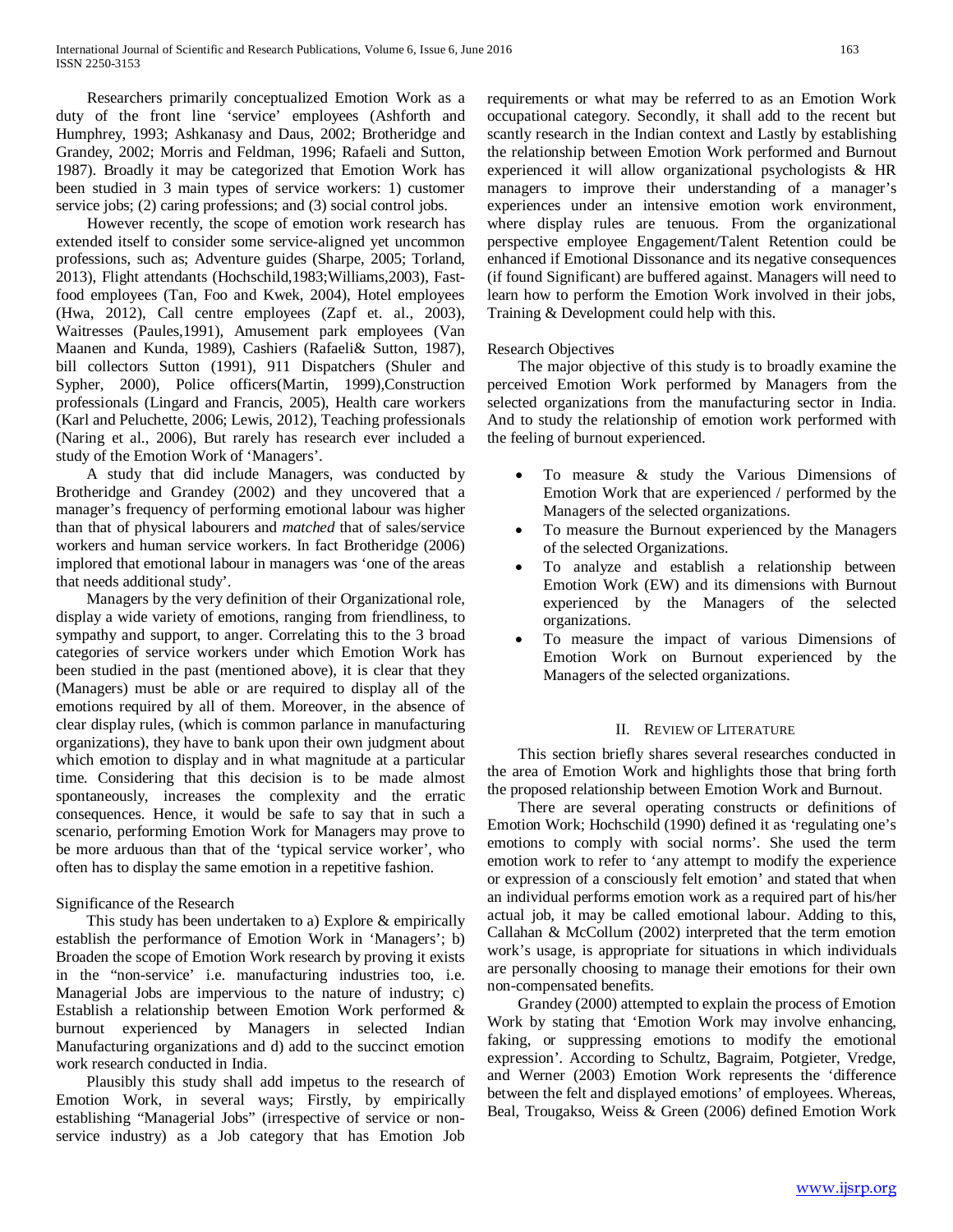as the managing of outward expressive display that is desired by the organisation.

 However, most researchers are in agreement that Emotion Work possesses the following characteristics (Hochschild, 1983; Morris & Feldman, 1997; Zapf, 2002): (a) Emotion work occurs in face-to-face or voice-to-voice interactions with clients; (b) Emotions are displayed to influence other people's emotions, attitudes and behaviors; and (c) The display of emotions has to follow certain rules.

 Another common observation in this context is that in order to perform a service in a desired manner, the organisation usually has in place, explicit or implicit 'Emotional Display rules' (Van Dijk & Kirk, 2007). The more demanding and strict these display rules are, the greater the sense of obligation (Grandey, 2000). In almost all customer service jobs, employees are specifically asked to or are usually expected to express positive emotions and suppress negative emotions (Adelmann, 1995; Brotheridge & Grandey, 2002; Sutton & Rafaeli, 1988). Such emotional demands may be referred to as 'Display rules' (Diefendorff & Gosserand, 2003; Gosserand & Diefendorff, 2005). Concerning however is the fact that some service organizations may go to the extent of attempting to control an employee's positive displays such as smiling, eye contact, and rhythmic vocal tone as well as their task-based skills for encounters with customers (Grandey et al., 2005), this is done by using a variety of techniques such as training, monitoring, and rewards (Hochschild, 2003).

 When Emotion Work is being performed for a wage, clear Display rules – not bring out a sense of obligation to perform it, but covertly communicate a promise of a reward – this further strengthens the impact of the display rules. Therefore employees, in an attempt to conform to the implied or explicit display rules, adapt different strategies to regulate their emotions (Ashforth & Humphrey, 1993; Brotheridge & Grandey, 2002; Brotheridge & Lee, 2003; Grandey, 2000, 2003; Hochschild, 1983; Totterdell & Holman, 2003). Surface acting and Deep acting are the two main emotion regulation strategies that have been described in the literature reviewed (Brotheridge & Lee, 2002, 2003; Diefendorff, Croyle, & Gosserand, 2005; Grandey, 2003). There is however a third scenario – where there is a possibility of an employee simply expressing what (s)he feels i.e. Genuine expression (Ashforth & Humphrey, 1993; Diefendorff et al., 2005). Emotion work in this case is done in the 'automatic mode' which is supported by emotion theory (Ekman, 1984; Izard, 1977; Scherer & Wallbott, 1990). Or 'Genuine Deep Acting as Hochschild called it. However, this aspect has been paid very little attention in the research conducted which primarily focus on surface acting and deep acting (Brotheridge & Lee, 2002, 2003; Diefendorff et al., 2005; Grandey, 2003).

 Deep Acting & Surface acting differ at the very basic level i.e. 'Deep Acting' requires an individual to influence what they feel in order to express the reaction or 'become' the role they are asked to display. So not only does deep acting require the expressed behaviour to be modified but also requires that the inner feelings are regulated, Hochschild (1983). On the other hand Surface Acting refers to the strategy utilized when employees try to manage only the visible aspects of emotions i.e. those that appear on the ''surface'' and can be noticed by the interaction partner. So they align their outward expression to the organizational display rules, but their inner feelings remain unchanged. Repeated surface acting results in a state of 'emotional dissonance' which is the differential that exists between ones inner feelings and the outer expression. Emotional Dissonance, may be defined as the gap between an employees' felt emotion and his/her expressed emotion (Abraham, 1998, 1999a; Morris & Feldman, 1996a, 1997; Zapf, 2002; Zapf, Vogt, Seifert, Mertini, & Isic, 1999).

 Emotional Dissonance has several mentions in the emotion work studies reviewed (e.g., Abraham, 1998; Brotheridge & Lee, 1998; Bu¨ssing & Glaser, 1999a; Grandey, 1998; Mann, 1999; Morris & Feldman, 1996, 1997; Nerdinger & Ro¨per, 1999; Zapf, Seifert, Schmutte, Mertini, & Holz, 2001; Zapf et al., 1999).

 Once researchers had figured out that individuals regulated their emotions (performed emotion work), that they did so using different strategies, they then set about exploring why employees chose the strategies they did and how this affected their work outcomes (Grandey, 2000). So the initial studies on emotion work (in this context) were mostly focused on performance (e.g., Rafaeli, 1989a,1989b; Rafaeli & Sutton, 1990; Sutton & Rafaeli, 1988). In the words of Ashforth & Humphrey (1993) Emotion Work was likely to help employees successfully fulfil their task requirements and may even increase task effectiveness by making interactions more predictable and by avoiding interpersonal problems that might disrupt interactions with customers. However, it was Briner (1999), who made a very pertinent point (one which seemed to gain support) when he highlighted that even though Emotion Work performed was necessary, it needed to be reviewed from both, the employee's and the employers perspective. He highlighted that while it was vital to perform Emotion Work to ensure the quality of product or service, it is was imperative to ensure that the Emotion Work being performed was 'safe' per se in terms of its possible effects on individual well-being. It may be surmised that although Emotion Work is required because of its positive effects for the organisation, specifically because it may be a necessary part of accomplishing a task, many researchers, including Tschan, Rochat, & Zapf (2005) and CÔté (2005) have identified unfavourable long-term consequences for employees that have to perform Emotion Work. In fact, Ashforth and Humphrey (1993) described emotional labour as a double-edged sword.

 Postulating, on this researchers argued that there must be a manner to perform emotion work in a way that is 'effective'. Shortly afterwards, organizational research began to show some consistent relationships between self-efficacy beliefs and task performance. For example, Barling and Beattie (1983) showed that strong self-efficacy beliefs were associated with high levels of sales performance, while Taylor, Locke, Lee, and Gist (1984) found a similar relation between self-efficacy beliefs and the productivity of faculty research. This indicated that employees may not always view emotion work as problematic. In fact, they felt good about performing it. Those with low efficacy, on the other hand, lack the skill to cope efficiently and effectively when emotional expression is demanded. Researchers also investigated the relationships between emotion work and psychological strain, in particular burnout and job satisfaction (e.g., Abraham, 1998; Adelmann, 1995; Brotheridge & Lee, 1998; Grandey, 1998; Morris & Feldman, 1997; Zapf et al., 1999, 2001), Some studies also investigated disengagement, exhaustion, burnout and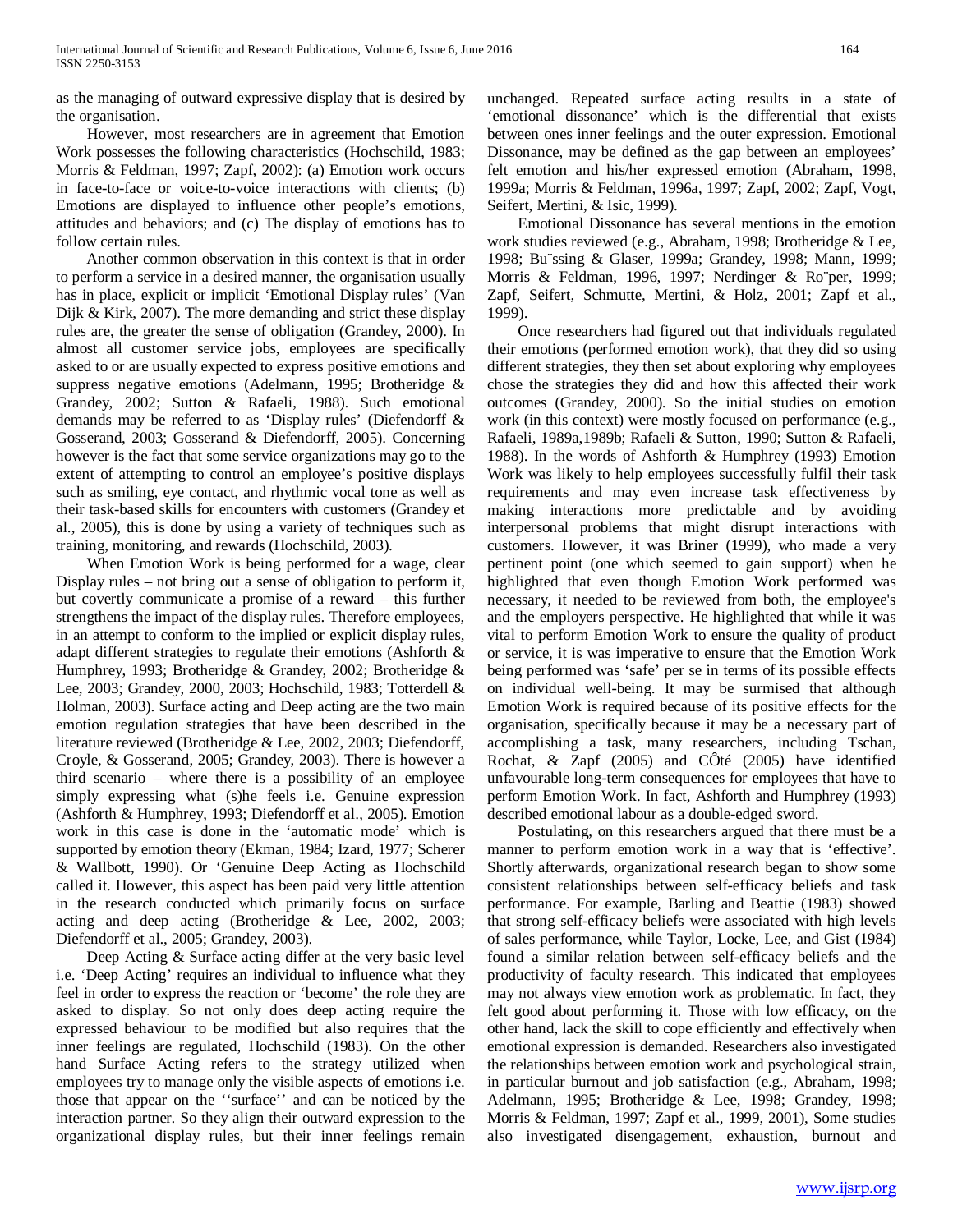negative emotions (Beal et al., 2006; Brotheridge & Grandey, 2002; Heuven et al., 2006; Lewig & Dollard, 2003; Montgomery et al., 2006).

 During the last decade the influence of certain Organizational and Individual Factors that could influence, mediate or moderate the relationship between Emotion work and its outcome have also come under the scanner. There have been numerous studies pertaining to Organisational factors like Social support (Gallagher & Vella-Brodrick, 2008; Gray, 2002; Montes-Berges & Augusto, 2007), Service culture (Syed, 2008; Curtis &Upchurch, 2008), Role stress (Harris, 2002; Williams, 2003; Zapf et. al., 2003; Lewig & Dollard, 2003; Lingard & Francis, 2005; Pravettoni et. al. 2007; Murray and Rostis, 2007; Biron et. al. 2008;), Role efficacy, Role overload, burnout, Emotional exhaustion (Hochschild, 1983; Kahn, 1993; Morris & Feldman, 1996; Zapf et. al., 1999; Bakker et. al., 2003; Lewig & Dollard, 2003; Michinov, 2005), Aesthetic labor (Stevens, 2012; Williams, 2003), Sales performance (Sutton & Rafaeli, 1988;) Self-monitoring (Scott, Barnes & Wagner, 2012). Job dissatisfaction (Morris & Feldman, 1996; Grandey, 1999; Wharton, 1993).

 The impact of performing Emotion Work on an individual's psychological well-being has also been discussed in the literature, This includes poor self-esteem, depression, cynicism, role alienation, and self-alienation (Richman, 1988; Ashforth & Humphrey, 1993; Fineman, 1993; Tolich, 1993; Wharton, 1993) Also individual factors like Gender (Guy & Newman, 2004; Meier, Mastracci, & Wilson, 2006) and Emotional intelligence (Austin, Dore, & Mc Donovan, 2008; Mikolajczak, Nelis, Hansenne, & Quoidbach, 2008) that influence these outcomes have been researched too.

 Among those mentioned above several studies have specifically explored the relationship between emotion work & Burnout. Maslach (1982) defined burnout as the stress that results from the social interaction between helpers and thenrecipients. And according to Schwab et al., (1986), burnout tends to occur when an employee becomes emotionally over involved in interactions with customers and has little way to replenish those emotional resources being spent. Brotheridge and Grandey (2002) highlighted that even though emotional exhaustion is at the core of burnout, burnout literature seldom considered emotion work demands as predictors of burnout.

 Burnout is a stress outcome typically experienced in situations or jobs that induce repeated emotional responses that the employee must continuously regulate. It is only natural that employees experience emotional exhaustion, or energy depletion and fatigue. Sometime, to cope with these feelings, employees detach from the customers by objectifying or depersonalizing themselves (emotional dissonance). This may further lead to them feeling negative about their work, to the point where they experience a diminished sense of personal accomplishment (Cordes & Dougherty, 1993). It is important to note that specifically burnout has been associated with important organizational outcomes like performance and turnover (Singh et al., 1994; Wright & Cropanzano, 1998). And that it is considered a central part in work within the health professions and human service sector (Jackson et al, 1986; Zapf, Seifert, Schonutte, Mertini, & Holtz, 2001). Dormann and Zapf (2004) summed it

up by stating that burnout usually occurs in jobs that deal with a variety of customers and clients.

 Another important revelation of the literature reviewed was that Emotion Work has almost always been studied in 'classic emotional labour jobs' i.e. in Jobs where the expectations of emotional display are relatively explicit, and involve frequent interactions between an employer and a customer or client and where the employee could not probably do their job if they did not engage in emotional displays. However, it would be safe to say that many, if not most jobs, involve the management of feelings and Display of emotions, hence the distinction between jobs that have emotion work requirements and those that do not is blurred. Yet most studies have continued to focus on the service' industry. Almost any managerial or supervisory job is likely to involve an element of emotion work as managing people effectively is likely to involve the suppression of some emotions and the display of others.

 From the India(n) perspective, Modekurti-Mahato, et al's (2014) review of literature revealed that emotional labour studies in India hardly have a presence and just about 1% of studies have been researched empirically. Most of studies focus on call centers (Taylor & Bane, 2005; Shankar & Kasturi, 2006; Bryson, 2007; D'cruz & Noronha, 2008; Surana & Singh, 2009; Chong,2009; Agrawal & Sadhna, 2010, Nath, 2011; Rajan-Rankin,2012), a few on pharmaceutical representatives (Mishra et al, 2012), family care giving ( D'cruz, 2010), retail sector (Gupta & Mishra, 2010), Medical representatives (Mishra & Bhatnagar, 2010; Mishra, 2014), Hotel & Hospitality executives (Augustine & Joseph, 2008; Satyanarayana & Shankar, 2012; Rathi et al, 2013; Shani et al., 2014), Teaching / Academicians (Gaan, 2012), Aviation Industry ( Waddar & Aminabhavi, 2012), Hospital workers (Mathur et al., 2013; Thomas & Abhiyankar, 2014; Pandey & Singh,2015), Postal services ( Raghavendra, 2015), Customer service employees (Sarkar & Suresh, 2013), Banking Sector, (Sharma & Sharma, 2014) etc.

 Hypothetical Consideration: After reviewing a large body of literature, there appears a clear need to explore the prevalence of Emotion Work in Managers. Especially those in the non-service arena such as manufacturing where the display rules are nonexistential or sketchy, relying entirely on the Managers judgement on how to perform the Emotion Work. There already exists sufficient evidence of burnout being a negative outcome of such Emotion Work, on an individual's well-being and it is linked to organizational outcomes such as hindered performance, turnover intention and reduced employee engagement – it warrants further exploration in all Managerial Jobs. And even though Emotion Work is slowing gaining interest among Indian researchers, yet apart from a few studies in certain 'typical' fields, the literature on emotional labour in India is scanty.

 On the basis of the review of literature, hypothetical considerations & the research objectives, the following Hypotheses were framed:

 H1: Managers of the selected organizations shall perform Emotion Work as part of their Managerial role.

 H2: There shall exist a significant relationship between Emotion Work (EW) and its dimensions and the Burnout experienced by the Managers of the selected organizations.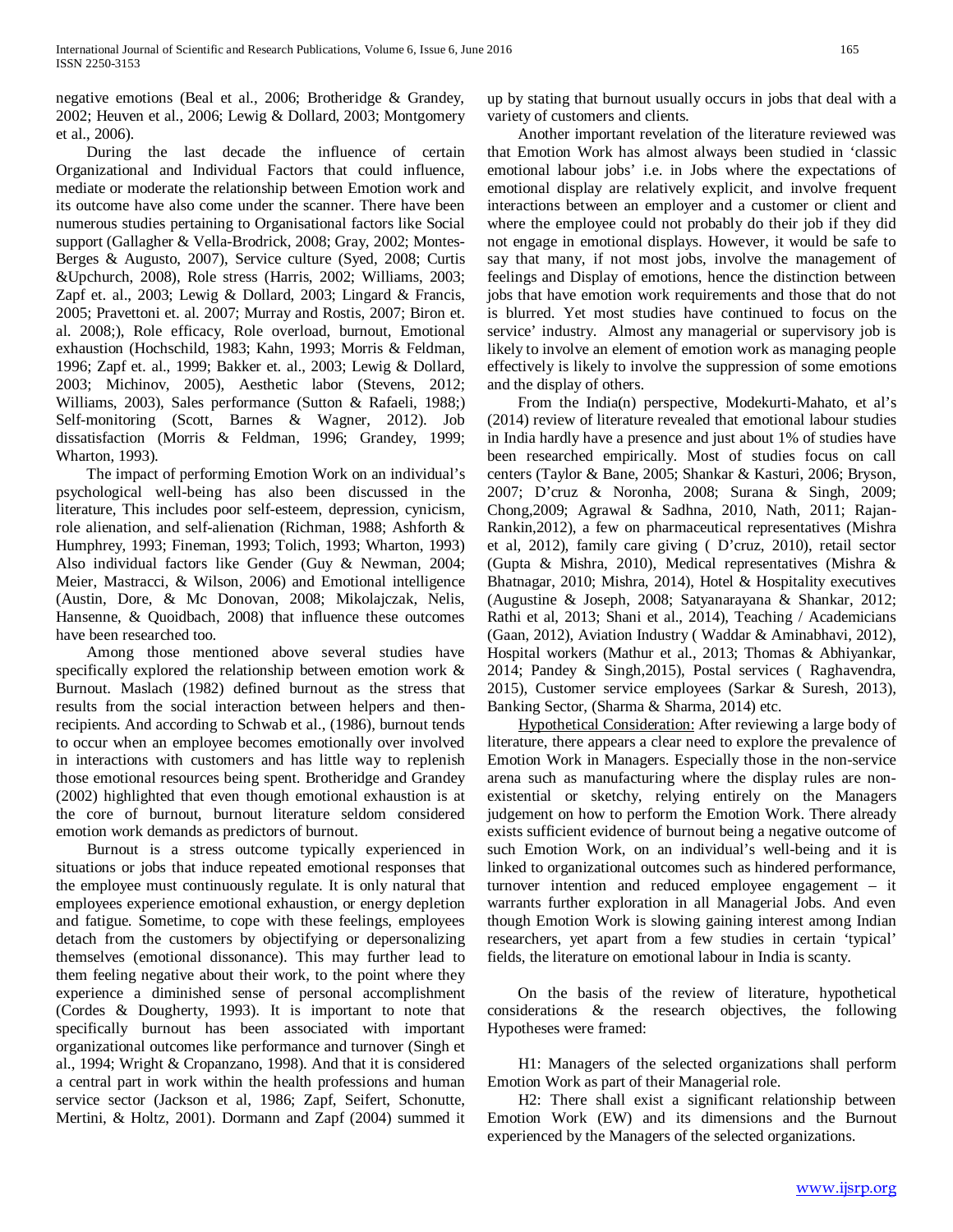H3: To measure the impact of the various dimensions of Emotion Work on Burnout experienced by the Managers of the selected organizations.

## III. METHOD

 Using a cross sectional research design, 150 cross functional managers were chosen with the help of snowball sampling from 5 manufacturing organizations (convenience sampling) in India and were asked to participate in the survey. The organizations were those whose business was manufacturing – Products / Power and Managers who had at least one direct reportee were included.

#### Measures

Sample

 Self-administered questionnaires were used to collect data. Emotion Work was measured using 6 subscales from Zapf (2004) FEWS; Frankfurt Emotion Work Scale (permission was sought). The original FEWS, developed in Germany by Zapf et al, includes 61 self-reported items measuring the frequency of expression of organizationally desired emotions (Individuals indicated their responses on a five-point Likert scale ranging from 1 (very rarely/never) to 5 (very often/several times an hour)., responding to items such as: "How often in your job do you have to display Unpleasant emotion towards 'clients'(i.e. Strictness or Anger if rules are not followed)". With Client being explained as both External & Internal – Colleagues / Subordinates / supervisors. "How often is it necessary in your job to empathize with the client's emotions?"

 However, since the prime objectives of this study is to establish an 'Emotion Work Requirement' within the jobs of 'Managers', i.e. establish Emotional Demands, the subscales 1,2 and 4 were used (also seen in Giardini and Frese,2006). In sync with the definition of Managers as someone who had at least one subordinate it was decided to add the sub scales that measured 'Demands for Sensitivity' and 'Emotion Control'. An important consideration was to keep the questionnaire comprehensible to managers from both different functions and different companies, therefore it was decided to not use the sub scales 6, 8, 10 and 11. By using only 6 sub scales the length of the instrument was also limited to 37 questions, which ensured that it was not too time consuming but the validity & reliability of the instrument were not compromised. The subscales utilized along with their corresponding reliability were tested & have been mentioned alongside the dimension: Display of Positive emotions- 9 items (0.72), Display of Negative emotions-8 items (0.76), Demands for Sensitivity  $-4$  items (0.91) and Emotional Dissonance- 5 items (0.75).

 Burnout was measured using Pine & Andersons 21 item scale. It uses a five-point scale ranging from Never (1) to Always (5), individuals responded to items such as: "Being tired" and "Feeling disillusioned & resentful".

## Procedure

 With the consent of the organizations, the authors administered the surveys. An online form (in addition to the paper one) was made available to encourage participation via mobile/ laptops. 118 usable surveys were obtained, accounting for a response rate of 66 percent. 86 percent of the sample was men and 14 percent were female managers. While 80 percent of the managers were married. 29 percent of the respondents were between the ages of 20-29, 41percent were between the Age of 30-39, 22 percent were between the age of 40-49 and the remaining 8 percent of the respondents were between 50 and 59 years of age.

#### Data Analysis

 For descriptive and relational analysis, Mean and standard deviation (SD) of each of the six FEWS sub-scale scores were calculated for the whole sample. Reliability values for each subscale regarding burnout and emotion work were calculated. Pearsons correlation was conducted in order to assess the strength of the relationship between Emotion Work & Burnout. In order to identify the dimensions of emotion work that are associated with burnout, hierarchical regression Analysis was conducted. The relationships between the burnout subscales (dependent variables) and the aspects of emotion work (independent variables) were evaluated by determining regression coefficients (standardized coefficients, β). A P value of <0.05 was considered significant for all tests. SPSS software, version 15.0 (SPSS Inc., Chicago, IL, USA) was used for all analyses.

## IV. RESULTS

 In total, 118 questionnaires were returned (response rate 66 %) from 150 Managers. Demographic variables i.e. Age, Gender & Marital Status related information were studied (Table 1).

| Item    | Category  | Frequency | Percent |  |
|---------|-----------|-----------|---------|--|
|         | Male      | 101       | 85.6    |  |
| Gender  | Female    | 17        | 14.4    |  |
| Marital | Married   | 202       | 171.2   |  |
| Status  | Single    | 48        | 40.7    |  |
|         | $20 - 29$ | 34        | 28.8    |  |
|         | 30-39     | 49        | 41.5    |  |
| Age     | $40 - 49$ | 26        | 22      |  |
|         | 50-59     | 9         | 7.6     |  |
| Total   |           | 118       | 100     |  |

**Table 1. Demographic variables of participants**

 Reliability of the instrument used to measure Emotion Work & Burnout are shown below (Table 2).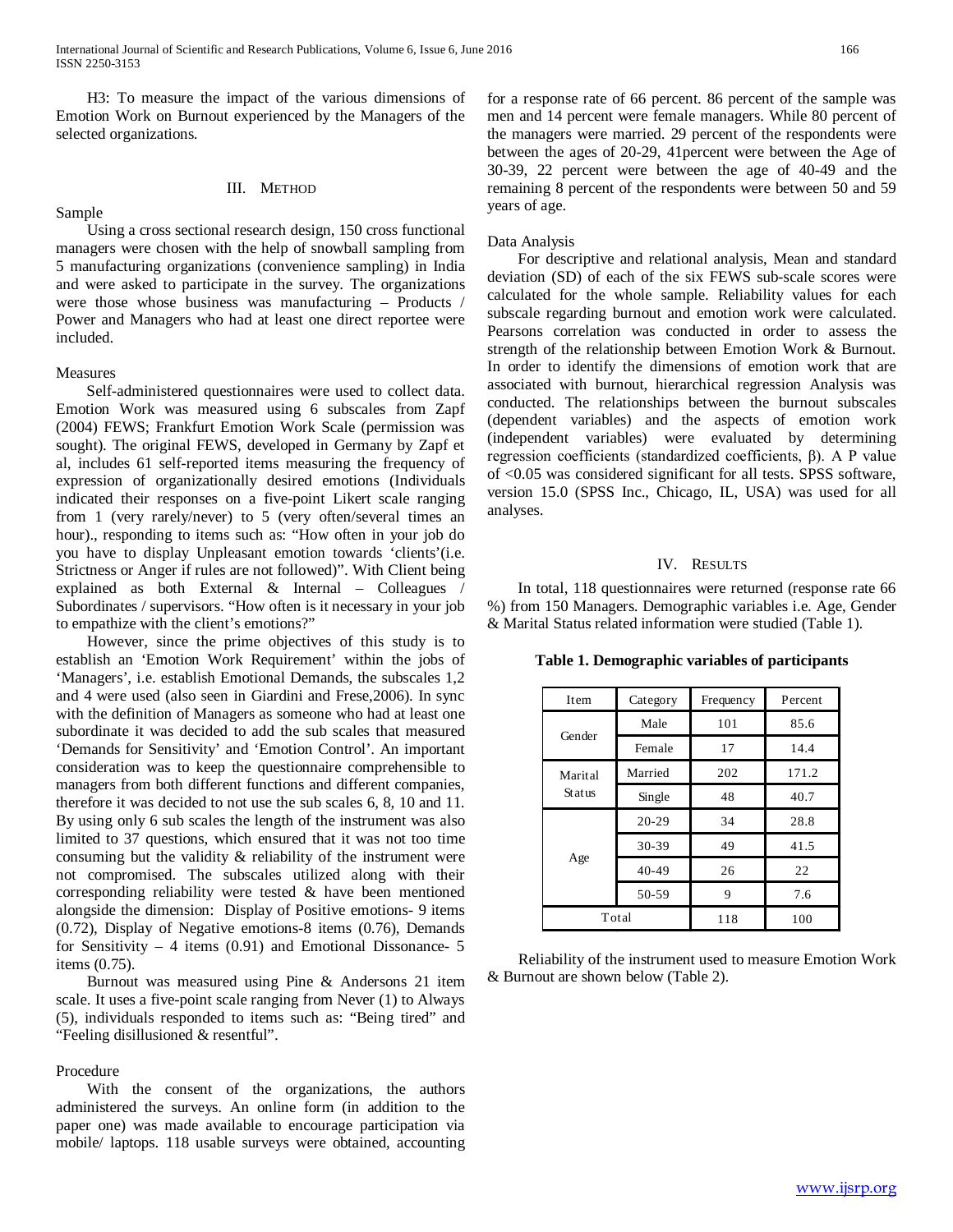| <b>Reliability Statistics</b> |                  |                                                    |                |  |  |  |  |  |
|-------------------------------|------------------|----------------------------------------------------|----------------|--|--|--|--|--|
| Scale                         | Cronbach's Alpha | Cronbach's Alpha<br>Based on Standardized<br>Items | No of<br>Items |  |  |  |  |  |
| <b>Emotion Work</b>           | 0.786            | 0.779                                              | 37             |  |  |  |  |  |
| Burnout                       | 0.841            | 0.84                                               | 21             |  |  |  |  |  |

Descriptive statistics revealed that the Mean and SD value of 'Display of Certain Emotions', 'Emotion Control', 'Display of Positive Emotions', 'Demands for Sensitivity' 'Emotional Dissonance' and 'Display of Negative Emotions', were 37.39(5.05), 12.43(2.85), 17.25(3.41),12.60(2.42), 14.59(3.16) and 17.75(4.01) respectively, Shown below in Table 3.

**Table 3. Descriptive Statistics of Emotion Work & Burnout**

|                | Emotion<br>Work | $\sigma$<br>Emotion<br>Certain<br>Display | Emotion<br>Control | ð<br>Emotion<br>Positive<br>Display | Demands for<br>Sensitivity | Dissonance<br>Emotional | ðf<br>Emotions<br>Negative<br>Display | Burnout |
|----------------|-----------------|-------------------------------------------|--------------------|-------------------------------------|----------------------------|-------------------------|---------------------------------------|---------|
| Mean           | 113.9           | 37.39                                     | 12.43              | 17.25                               | 12.6                       | 14.59                   | 17.75                                 | 52.51   |
| N              | 118             | 118                                       | 118                | 118                                 | 118                        | 118                     | 118                                   | 118     |
| Std. Deviation | 13.51           | 5.05                                      | 2.85               | 3.41                                | 2.42                       | 3.16                    | 4.01                                  | 9.19    |
| Min            | 65              | 28                                        | 6                  | 5                                   | $\overline{7}$             | 5                       | 9                                     | 30      |
| Max            | 137             | 48                                        | 18                 | 23                                  | 18                         | 20                      | 31                                    | 70      |

 In the above table the values of standard deviation for the dimensions of Emotion Work, range from 2.47 to 5.05, since the data is concentrated around the mean i.e. the smaller the standard deviation, this indicates that the responses were not too concentrated. Data was also viewed from a thumb rule that indicates that in case the value of the standard deviation is one fourth of the mean value of the series, the data is high on homogeneity. It is reviewed and found that data is homogeneous for all Dimensions except 'Display of Certain Emotion' (DCE), where the values of standard deviation and mean are 5.05 and 37.39 respectively – indicating that in this dimension of Emotion Work had the highest variance in responses from Managers.

 The Correlation between the dimensions of Emotion work & Burnout was examined. (Table 4).

|                                                    | ō<br>Emotion<br>Certain<br>Display | Emotion<br>Control | ð<br>Emotion<br>Display o<br>Positive | Sensitivity<br>Demands<br>for | Dissonance<br>Emotional  | ð<br>Emotions<br>Negative<br>Display | Emotion<br>Work        |  |  |  |
|----------------------------------------------------|------------------------------------|--------------------|---------------------------------------|-------------------------------|--------------------------|--------------------------------------|------------------------|--|--|--|
| Pearson<br>Correlation                             | $-0.129$                           | $-.225(*)$         | $.314$ <sup>(**)</sup> )              | $.330$ <sup>(**)</sup> )      | $.431$ <sup>(**)</sup> ) | 0.089                                | $.266$ <sup>(**)</sup> |  |  |  |
| Sig. $(2-tailed)$                                  | 0.162                              | 0.014              | 0.001                                 | 0                             | $\bf{0}$                 | 0.339                                | 0.004                  |  |  |  |
| N                                                  | 118                                | 118                | 118                                   | 118                           | 118                      | 118                                  | 118                    |  |  |  |
| ** indicates significance i.e. $p<01$ and * $p<05$ |                                    |                    |                                       |                               |                          |                                      |                        |  |  |  |

**Table 4. Correlation statistics**

 The data indicated that Emotion Work and burnout were significantly related (r=0.266\*\*, p=0.004). Emotion Control was moderately (negatively) significantly correlated with Burnout (r= -0.225\*, p=0.014) Whereas, Display of Positive emotions

 $(r=0.314**, p=0.001)$ , Demands for Sensitivity  $(r=0.330**, p=0)$ & Emotional dissonance  $(r=0.431**, p=0)$ , were strongly correlated with Burnout. Surprisingly, the data did not show a relationship between burnout and the requirement to Display Negative Emotion in this study.

 To investigate the second and third hypothesis, regression analysis was used (Table 5a &b). Three different regression models were employed to explore the full diversity of the effects using different sets of variables. Model 1 investigated whether the emotional dissonance reported by the Managers predicted burnout – which it did strongly. Next we added the dimension of Emotion Control, in Model 2 – this too enhanced the feeling of burnout. Model 3 investigated whether the requirement to display positive emotions also predicted burnout.

**Table 5a. Model of Regression analysis**

| Model Summary                                                   |                                                                                                 |          |                                                |                               |                               |          |   |     |                                       |                   |
|-----------------------------------------------------------------|-------------------------------------------------------------------------------------------------|----------|------------------------------------------------|-------------------------------|-------------------------------|----------|---|-----|---------------------------------------|-------------------|
|                                                                 |                                                                                                 |          |                                                |                               | Change Statistics             |          |   |     |                                       |                   |
| Model                                                           | $\mathbb{R}$                                                                                    | R Square | Adjusted R<br>Square                           | Std. Error of<br>the Estimate | Square<br>Change<br>$\approx$ | F Change | E | df2 | Change<br>$\mathrm{Sig}.\ \mathrm{F}$ | Durbin-<br>Watson |
| 1                                                               | .431(a)                                                                                         | 0.185    | 0.178                                          | 8.338                         | 0.19                          | 26.4     |   | 116 | $\Omega$                              | 1.874             |
| $\overline{2}$                                                  | .523(b)                                                                                         | 0.274    | 0.261                                          | 7.906                         | 0.09                          | 14.03    | 1 | 115 | $\Omega$                              |                   |
| 3                                                               | .553(c)                                                                                         | 0.305    | 0.287                                          | 7.766                         | 0.03                          | 5.167    |   | 114 | 0.025                                 |                   |
|                                                                 |                                                                                                 |          | a Predictors: (Constant), Emotional Dissonance |                               |                               |          |   |     |                                       |                   |
| b Predictors: (Constant), Emotional Dissonance, Emotion Control |                                                                                                 |          |                                                |                               |                               |          |   |     |                                       |                   |
|                                                                 | c Predictors: (Constant), Emotional Dissonance, Emotion Control, Display of Positive<br>Emotion |          |                                                |                               |                               |          |   |     |                                       |                   |

**Table 5b. Coefficients of Regression**

| Model          |                                   | Unstandardized<br>Coefficients |            | Standardized<br>Coefficients | t        | Sig.         | 95%<br>Confidence<br>Interval for B |                | Collinearity<br><b>Statistics</b> |            |
|----------------|-----------------------------------|--------------------------------|------------|------------------------------|----------|--------------|-------------------------------------|----------------|-----------------------------------|------------|
|                |                                   | B                              | Std. Error | Beta                         |          |              | Lower<br>Bound                      | Upper<br>Bound | Tolerance                         | <b>VIF</b> |
|                | (Constant)                        | 34.22                          | 3.641      |                              | 9.397    | $\mathbf{0}$ | 27.01                               | 41.43          |                                   |            |
|                | Emotional<br>Dissonance           | 1.253                          | 0.244      | 0.431                        | 5.138    | $\Omega$     | 0.77                                | 1.736          | 1                                 | 1          |
|                | (Constant)                        | 44.26                          | 4.372      |                              | 10.13    | $\mathbf{0}$ | 35.6                                | 52.92          |                                   |            |
| $\overline{2}$ | Emotional<br>Dissonance           | 1.394                          | 0.234      | 0.479                        | 5.949    | $\Omega$     | 0.93                                | 1.858          | 0.974                             | 1.03       |
|                | Emotion<br>Control                | $-0.973$                       | 0.26       | $-0.302$                     | $-3.746$ | $\Omega$     | $-1.487$                            | $-0.458$       | 0.974                             | 1.03       |
|                | (Constant)                        | 40.64                          | 4.581      |                              | 8.87     | $\mathbf{0}$ | 31.56                               | 49.71          |                                   |            |
|                | Emotional<br>Dissonance           | 1.076                          | 0.269      | 0.37                         | 3.998    | $\bf{0}$     | 0.543                               | 1.61           | 0.712                             | 1.4        |
| $\overline{3}$ | Emotion<br>Control                | $-1.121$                       | 0.263      | $-0.348$                     | $-4.258$ | $\bf{0}$     | $-1.643$                            | $-0.6$         | 0.914                             | 1.09       |
|                | Display of<br>Positive<br>Emotion | 0.586                          | 0.258      | 0.217                        | 2.273    | 0.03         | 0.075                               | 1.097          | 0.668                             | 1.5        |

## V. DISCUSSION

 The first hypothesis of the study was to empirically establish that 'Managers' and specifically those from the manufacturing sector (a segment ignored in earlier emotion work research) too, Perform Emotion Work. The mean score of emotion work in this study was reported as  $(113.9 \pm 13.51)$ . Managers showed the greatest agreeableness to the "Display of Certain Emotions' in their job context – laying the foundation for considering "managerial jobs" as an Emotion Work job category.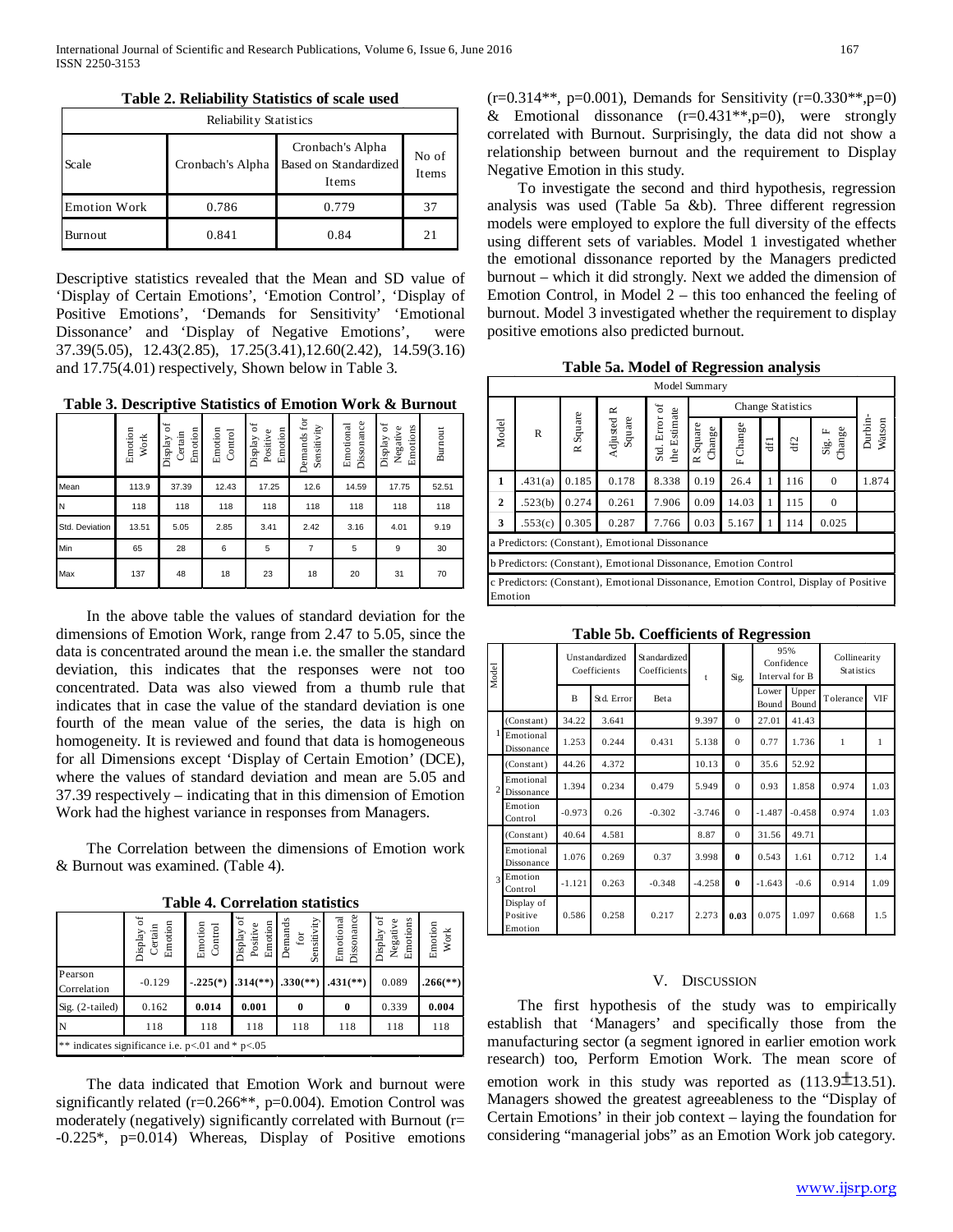This prepares the basis for the need for explicit Display rules – so that the Emotion Content of a Manager's job design is acknowledged and Managers are apprised on how to conform. Not only will this (adherence to the Display rules) ensure an enhanced feeling of self-efficacy but also a heightened sense of personal accomplishment (**Brotheridge & Grandey, 2002; Hochschild, 1983**), it will also pave the way for ensuring a jobperson fit.

 The second hypothesis was to explore the Manager's emotion work's predictive impact on burnout in a manufacturing scenario. The data indicated that Emotion Work and Burnout were significantly related, **Zapf et al (2001)** had also showed a unique contribution of emotion work variables in the prediction of burnout. Most previous researchers have analysed the relationship between specific aspects of emotion work (mostly emotional dissonance) and emotional exhaustion. Emotional Exhaustion is a key component of burnout **(Pugliesi, 1999; Wharton, 1993; Kruml and Geddes, 2000).** A strong statistically significant correlation between Emotional Dissonance and Burnout is corroborated by several studies; **Abraham, 1998; Brotheridge & Lee, 1998; Grandey,1998; Kruml & Geddes, 1998; Morris & Feldman, 1997; Nerdinger & Ro¨per, 1999; Zapf et al., 1999, 2001.** The moderate yet negatively significant relationship between Emotion Control and Burnout ( $r = -0.225^*$ ,  $p = 0.014$ ) could be explained by the fact that Emotion control for organizational purposes can also be referred to as Display Rules (**Ekman & Friesen, 1975; Rafaeli & Sutton, 1989; Wharton, 1993)**. Since Display rules are nonexistent in most manufacturing set ups, it is likely that Managers will welcome emotion control of some sort, as dealing with 'organized chaos' or a wild array of emotions with no formal structure – could understandably, be stressful. It could be inferred that Managers of this study showed an aversion to emotional autonomy. There have been a few other studies such as **Sarkar & Suresh (2013)** and **Kovacs et al (2010)** that uncovered a significant relationship between Emotion Control & psychological well-being (the theoretical opposite of burnout). The emotional compliance with organizational and social requirements is likely to lead to a predictable emotional display, which reduces the possibility that an embarrassing interpersonal situation may arise **(Gross and Stone, 1964),** that too shall enhance one's feeling of personal efficacy **(Markus & Kitayama, 2001)** and in turn reduce burnout. The finding that Demands for Sensitivity also correlate, in a statistically significant manner, to a feeling of Burnout, corroborated what **Zapf et al (2001)** had found in their sample i.e. that the requirement to be sensitive to the emotions of others was positively correlated to Emotional Exhaustion (the main component of Burnout). The correlation of the requirement to Display Positive Emotions and a feeling of Burnout as ironic as it sounds – may be explained by the 'requirement' being a forced one, of sorts. The fact that Display of Positive Emotions– contributes to the feeling of Personal Accomplishment (the diminishing of which results in Burnout) as found by **Zapf et al. (1999, 2001)**, **Diefendorff et al (2005)** and more recently by **Kim (2008)** could also explain the relationship uncovered**.**

 The results of the regression analysis between the various dimensions of Emotion Work and Burnout experienced by Managers revealed (and answered the third hypothesis) that in this study the dimensions of Emotion Work influenced 27.9% of Burnout experienced by Managers. These findings clearly highlight the need for interventions that are designed to make Display rules explicit and reduce dissonance to prevent burnout.

## VI. CONCLUSION

 The literature reviewed suggested that individuals in the work arena (usually a service organization) frequently performed Emotion Work as part of their effort to influence a client's moods and emotions. Because the client's moods and emotions are likely to have a substantial effect on their performance or appraisal of it, employees who are successful at influencing moods are likely to be considered more 'effective'. In tandem with this we know that an effective 'Manager' (from any organization) interacts frequently with internal and external clients: However, the manner & quantum in which they perform emotion work is circumspect.

 While service workers perform emotion work in a predictable or highly repetitive fashion, they usually have a narrow range of emotions that they are required to display as part of their organizational role. Added to this is the ratification of display rules' that are well communicated and the high probability that they have even been given adequate training on the same. But Managers, in contrast, need to display a much wider range of emotions in their efforts to manage employees, team members and clients on a daily basis. The larger gamut also implies switching between emotions of varying magnitude at the blink of an eyelid.

 Let's visualize, a Manager in his cabin expressing disappointment to a team worker who hasn't delivered work as per a committed deadline (faking & exaggerating it slightly in an attempt to coach him into realistic goal setting- as the actual deadline is still a day away) and the phone starts ringing- its an external auditor appointed by the board who wants to discuss the findings and during the call a message from the boss flashes asking for an immediate video call. This is just an average 2 minutes in the life of a Manager. The complexities of handling diametrically opposite emotions within microseconds for long durations is bound to be exhausting. Managers that perform emotion work 'effectively' on a regular basis are likely to be emotionally expressive and better communicators but are also likely to be emotionally exhausted.

 Sadly it is this 'Emotion Work requirement' of Managers which is rarely acknowledged let alone documented. Moreover, in a manufacturing setup (the scope of this study) – in the absence of display rules– Managers are required to exercise a considerable amount of judgment about which emotions to display. Not only do Managers perform Emotion Work in interactions but even as a demeanour, which may be considered a prolonged expression. They may for example need to publically display emotions indicative of exuding confidence and optimism, in times of crisis or when confronting Negative workplace situations i.e. at times when it is most important emotion work is required to hide their feelings of anxiety in front of a subordinate or client. Their choice of display could be beneficial or not, they may have adapted the correct emotion strategy merely by chance. However it is evident that they have no way of experiencing the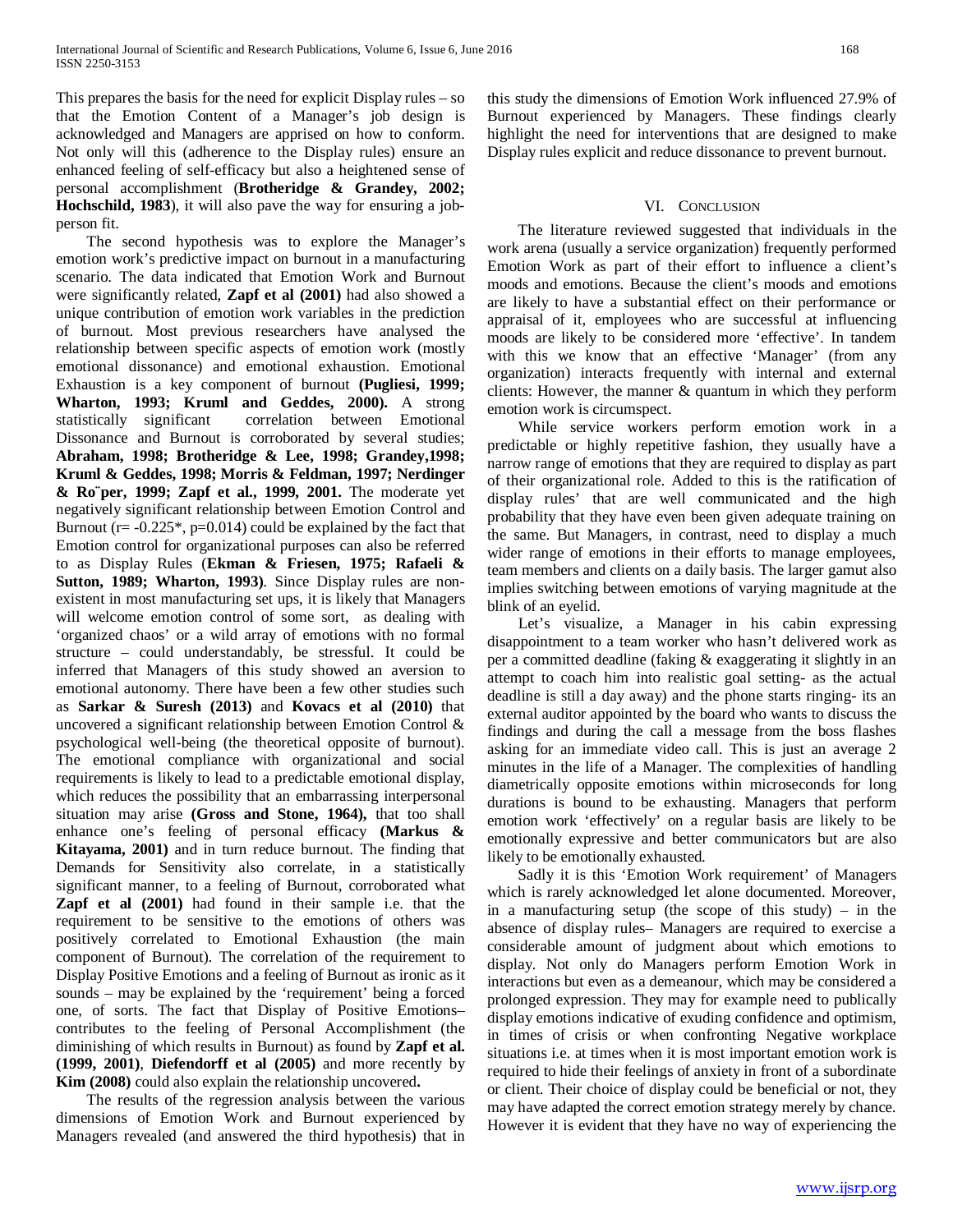positive outcomes of Emotion work performed – until is not acknowledged, documented or linked to performance.

 Restructuring the Emotion Job Design, putting in place Interventions that help Managers master the basic skills behind genuine emotional expression and deep acting may make the workplace more productive and enjoyable for them. Besides enhancing Engagement & Personal Efficacy at the individual level, this shall also add impetus to the already proven Organizational Gains such as Low turnover intention, etc.

#### VII. LIMITATIONS & RECOMMENDATIONS

 The present study has certain limitations that should be acknowledged. Relying exclusively upon self-report measures, which could lead to common method variance (Podsakoff & Organ, 1986). The use of a cross-sectional design, does not allow the establishing of causal relationships among study variables and limits the ability to make generalizations about the total population from this sample. This study focused only on the 'negative consequence' of performing Emotion Work i.e. Burnout. It did not explore if there was a positive consequence or whether the individual outcome of performing Emotion affected the 'Managerial effectiveness'. The present study focused only on Managers of one non service sector. Larger samples of Managers from more occupations need to be studied. Also a greater understanding of display rules (and how they differ across context and target) can help managers and employees identify emotions and given this information, improve both workplace communications and interpersonal interactions. There is also a need to examine the task effectiveness of emotion work on such outcomes as organizational / team performance (e.g., win-loss record), Manager's perceived organizational climate, Manager's Job satisfaction, and subordinate / Client's trust toward Managers are recommended. Interestingly several authors have suggested that emotion work and especially the frequency of emotional dissonance could be dependent on personality variables, such as positive or negative affect and extraversion (e.g., Abraham, 1998; Morris & Feldman, 1996). However, little empirical support exists and this could be explored further as it could form the basis of several HR processes. Except for a few studies in certain fields, the literature on emotion work in India is very limited. An extensive research would be needed to understand the importance of emotion work in Managerial jobs across various sectors.

#### **REFERENCES**

- [1] Abraham,R. (1998). Emotional dissonance in organizations: Antecedents, consequences, and moderators. Genetic, Social, and General Psychology Monographs, Vol 124(2), May 1998, 229-246.
- Abraham,R. (1999). The Impact of Emotional Dissonance on Organizational Commitment and Intention to Turnover. The Journal of Psychology: Interdisciplinary and Applied. Volume 133, Issue 4, 1999
- [3] Adelmann, P. K. (1995). Emotional labor as a potential source of job stress.
- [4] Agrawal, R. K., & Sadhana, J. (2010). Emotional labour and employee engagement in call centres: a study in Indian context. International Journal of Work Organisation and Emotion, 3(4), 351-367.
- [5] Ashforth, B. E., & Humphrey, R. H. (1993). Emotional labor in service roles: the influence of identity. Academy of Management Review, 18, 88 - 115.
- [6] Ashforth, B. E., & Humphrey, R. H. (1995). Emotion in the workplace: a reappraisal. Human Relations, 48(2),97-125.
- [7] Ashkanasy, N. M., & Daus, C. S. (2002). Emotion in the workplace: The new challenge for managers. The Academy of Management Executive, 16(1), 76-86.
- [8] Augustine, S. K., & Joseph, B. (2008). Emotional labor among the frontline employees of the hotel industry in India. In Global Cases on Hospitality Industry (pp. 221-243). Haworth Press New York.
- [9] Barling, J., & Beattie, R. (1983). Self-efficacy beliefs and sales performance. Journal of Organizational Behavior Management, 5(1), 41-51.
- [10] Beal, D. J., Trougakos, J. P., Weiss, H. M., & Green, S. G. (2006). Episodic processes in emotional labor: perceptions of affective delivery and regulation strategies. Journal of Applied Psychology, 91(5), 1053.
- [11] Brief, A. P., & Weiss, H. M. (2002). Organizational behavior: Affect in the workplace. Annual review of psychology, 53(1), 279-307.
- [12] Briner, R. B. (1999). The neglect and importance of emotion at work. European Journal of Work and Organizational Psychology, 8(3), 323-346.
- [13] Brotheridge, C.M., & Grandey, A.A. (2002). Emotional labor and burnout: Comparing two perspectives of people work. Journal of Vocational Behavior, 61, 17-39.
- [14] Brotheridge, C. M., & Lee, R. T. (2002). Testing a conservation of resources model of the dynamics of emotional labor. Journal of occupational health psychology, 7(1), 57.
- [15] Brotheridge, C. M., & Lee, R. T. (2003). Development and validation of the emotional labour scale. Journal of Occupational and Organizational Psychology, 76(3), 365-379.
- [16] Brotheridge, C. M. (2006). The role of emotional intelligence and other individual difference variables in predicting emotional labor relative to situational demands. Psicothema, 18(Suplemento), 139-144.
- [17] Bryson, J. R. (2007). The 'second'global shift: The offshoring or global sourcing of corporate services and the rise of distanciated emotional labour.Geografiska Annaler: Series B, Human Geography, 89(s1), 31-43.
- [18] Bussing, A., & Glaser, J. (1999). Work stressors in nursing in the course of redesign: Implications for burnout and interactional stress. European Journal of Work and Organizational Psychology, 8(3), 401-426.
- [19] Callahan, J. L., & McCollum, E. E. (2002). Obscured variability: The distinction between emotion work and emotional labor. Managing emotions in the workplace, 219-231.
- [20] Cordes, C. L., & Dougherty, T. W. (1993). A review and an integration of research on job burnout. Academy of management review, 18(4), 621-656.
- [21] Chong, P. (2009). Servitude with a Smile: A Re-examination of Emotional labour. Just Labour, 14.
- [22] D'Cruz, P., & Noronha, E. (2008). Doing emotional labour the experiences of Indian call centre agents. Global Business Review, 9(1), 131-147.
- [23] D'Cruz, P. (2000). Emotional Labour in the Family: The Case of Family Caregiving. Management and Labour Studies, 25(3), 202-210.
- [24] Diefendorff, J.M., & Gosserand, R.H. (2003). Understanding the emotional labor process: A control theory perspective. Journal of Organizational Behavior, 24, 945-959.
- [25] Diefendorff, J.M., Croyle, M. H., & Gosserand, R.H. (2005). The dimensionality and antecedents of emotional labor strategies. Journal of Vocational Behavior, 66, 339-357.
- [26] Dormann, C., & Zapf, D. (2004). Customer-related social stressors and burnout. Journal of occupational health psychology, 9(1), 61.
- [27] Ekman, P., & Friesen, W. V. (1975). Unmasking the face: A guide to recognizing emotions from facial cues.
- [28] Ekman, P. (1984). Expression and the nature of emotion. Approaches to emotion, 3, 19-344.
- [29] Fineman, S. (1993). Organizations as emotional arenas.
- [30] Fineman, S. (Ed.). (2009). The emotional organization: Passions and power. John Wiley & Sons.
- [31] Fuqua, D. R., & Newman, J. L. (2002). Creating caring organizations. Consulting Psychology Journal: Practice and Research, 54(2), 131.
- [32] Gaan, N. (2012). Impact of emotional labour on teaching effectiveness: A study of higher education in India. Indian Journal of Industrial Relations, 673-684.
- [33] Garvin, D. A. (1985). Building a learning organization. Org Dev & Trng, 6E (Iae), 274.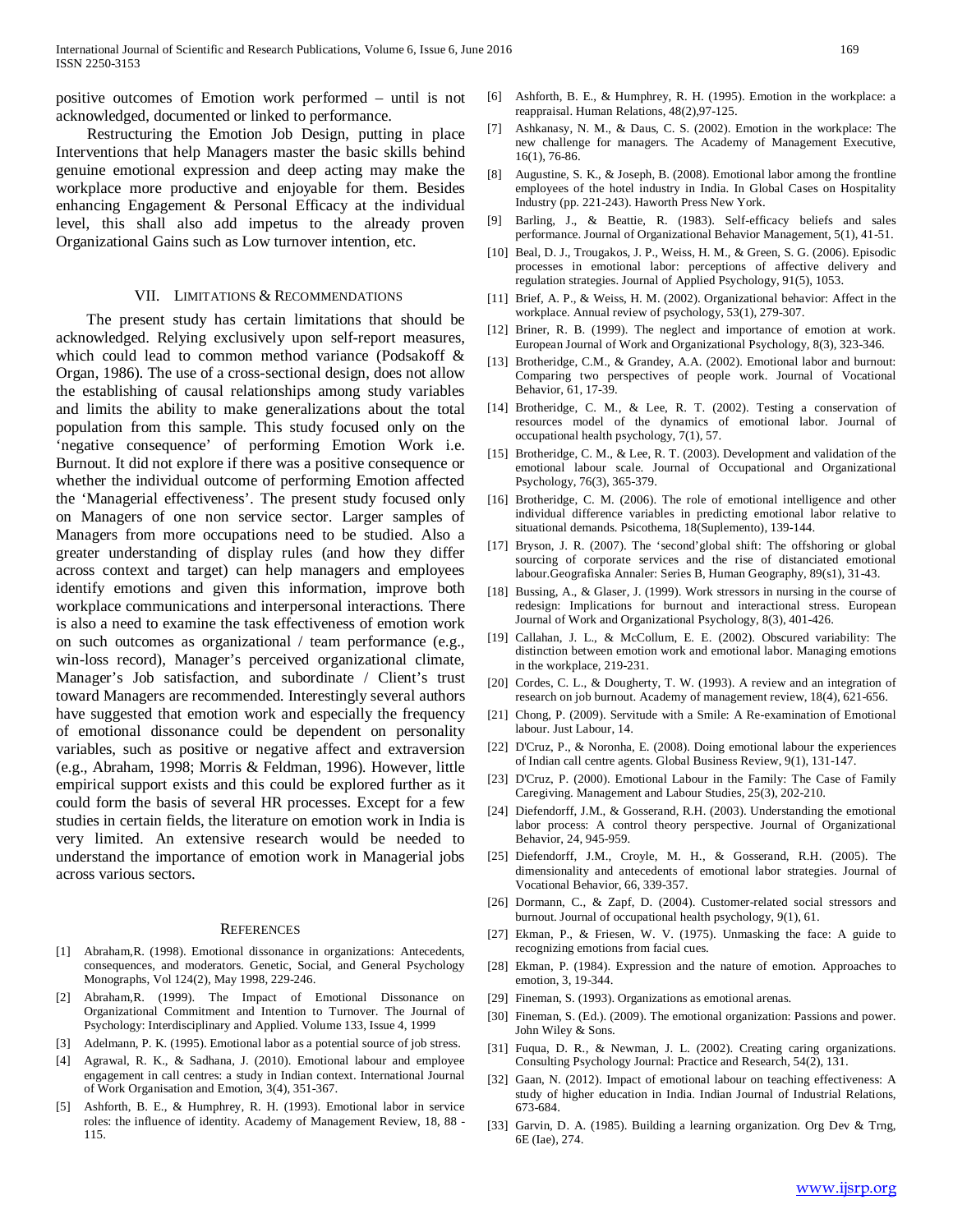- [34] Giardini, A. and Frese, M (2006). Reducing the Negative Effects of Emotion Work in Service Occupations: Emotional Competence as a Psychological Resource. Journal of Occupational Health Psychology. 2006 Jan;11(1):63-75
- [35] Grandey, A. A. (2000). Emotional regulation in the workplace: A new way to conceptualize emotional labor. Journal of occupational health psychology, 5(1), 95.
- [36] Grandey, A. A. (2003). When "the show must go on": Surface acting and deep acting as determinants of emotional exhaustion and peer-rated service delivery. Academy of management Journal, 46(1), 86-96.
- [37] Grandey, A. A., Fisk, G. M., Mattila, A. S., Jansen, K. J., & Sideman, L. A. (2005). Is "service with a smile" enough? Authenticity of positive displays during service encounters. Organizational Behavior and Human Decision Processes, 96(1), 38-55.
- [38] Gupta, B., & Mishra, S. (2010). Effect of emotional labour on emotional exhaustion: a study of retail sector in India. International Journal of Indian Culture and Business Management, 4(1), 73-87.
- [39] Gross, E., & Stone, G. P. (1964). Embarrassment and the analysis of role requirements. American Journal of Sociology, 1-15.
- [40] Hardy, R. E., & Schwartz, R. (1996). The selfdefeating organization: How smart companies can stop outsmarting themselves. Reading, MA: Addison-Wesley.
- [41] Heuven, E., Bakker, A. B., Schaufeli, W. B., & Huisman, N. (2006). The role of self-efficacy in performing emotion work. Journal of Vocational Behavior, 69(2), 222-235.
- [42] Howard, A. (2012). The thinking organisation. Journal of Management Development, 31(6), 620-632.
- [43] Hochschild, A.R. (1983). The managed heart: Commercialization of human feeling. Berkeley, CA: University of California Press.
- [44] Hochschild, A. R. (1990). Ideology and emotion management: A perspective and path for future research. Research agendas in the sociology of emotions, 117, 142.
- [45] Hochschild, A. R. (2003). The managed heart: Commercialization of human feeling. Univ of California Press.
- [46] Izard, C.E., (1977). Human Emotions. New York : Plenum.
- [47] Jackson, S. E., Schwab, R. L., & Schuler, R. S. (1986). Toward an understanding of the burnout phenomenon. Journal of applied psychology, 71(4), 630.
- [48] Karl, K. A., & Peluchette, J. V. (2006). Does workplace fun buffer the impact of emotional exhaustion on job dissatisfaction? :A study of health care workers. Journal of Behavioral and Applied Management, 7(2), 128.
- [49] Kim, H. J. (2008). Hotel service providers' emotional labor: The antecedents and effects on burnout. International Journal of Hospitality Management, 27(2), 151-161.
- [50] Kruml, S. M., & Geddes, D. (2000). Catching fire without burning out: Is there an ideal way to perform emotion labor? In N. M. Ashkanasy & C. E. Haertel (Eds.), Emotions in the workplace: Research, theory, and practice (pp. 177–188). Westport, CT: Quorum Books/Greenwood.
- [51] Kovacs, M., Kovacs, E., Hegedu, K., (2010). Emotion work and burnout: cross-sectional study of nurses and physicians in Hungary. Croat Med Journal 2010 Oct 15;51(5):432-42.
- [52] Kumar Mishra, S., & Bhatnagar, D. (2010). Linking emotional dissonance and organizational identification to turnover intention and emotional well-being: A study of medical representatives in India. Human Resource Management, 49(3), 401-419.
- [53] Kumar Mishra, S. (2014). Linking perceived organizational support to emotional labor. Personnel Review, 43(6), 845-860.
- [54] Lewig, K. A., & Dollard, M. F. (2003). Emotional dissonance, emotional exhaustion and job satisfaction in call centre workers. European Journal of Work and Organizational Psychology, 12(4), 366-392.
- [55] Lewis, L. (2012). 'It's People's Whole Lives': Gender, Class and the Emotion Work of User Involvement in Mental Health Services. Gender, Work & Organization, 19(3), 276-305.
- [56] Lingard, H., & Francis, V. (2005). Does work–family conflict mediate the relationship between job schedule demands and burnout in male construction professionals and managers?. Construction Management and Economics, 23(7), 733-745.
- [57] Mann, S. (1999). Emotion at work: to what extent are we expressing, suppressing, or faking it?. European Journal of Work and Organizational Psychology, 8(3), 347-369.
- [58] Mathur, G., Nathani, N., & Sarvate, S. (2013). An emotional antecedent to stress at work in health care. Advances in Management and Applied Economics, 3(1), 1.
- [59] Markus, H. R., & Kitayama, S. (2001). The cultural construction of self and emotion: Implications for social behavior. Emotions in social psychology: Essential reading, 119-137.
- [60] Martin, S. E. (1999). Police force or police service? Gender and emotional labor. The Annals of the American Academy of Political and Social Science, 561(1), 111-126.
- [61] Maslach, C. (1998). A multidimensional theory of burnout. Theories of organizational stress, 68.
- [62] McGregor, D. (1960). The human side of enterprise. New York, 21(166.1960).
- [63] Mishra, S. K., Bhatnagar, D., D'Cruz, P., & Noronha, E. (2012). Linkage between perceived external prestige and emotional labor: Mediation effect of organizational identification among pharmaceutical representatives in India.Journal of World Business, 47(2), 204-212.
- [64] Modekurti-Mahato, M., Kumar, P., & Raju, P. G. (2014). Impact of emotional labor on organizational role stress–a study in the services sector in India.Procedia Economics and Finance, 11, 110-121.
- [65] Montgomery, A. J., Panagopolou, E., de Wildt, M., & Meenks, E. (2006). Work-family interference, emotional labor and burnout. Journal of Managerial Psychology, 21(1), 36-51.
- [66] Morris, J. A., & Feldman, D. C. (1996). The dimensions, antecedents, and consequences of emotional labor. Academy of Management Review, 21, 986-1010.
- [67] Morris, J. A., & Feldman, D. C. (1997). Managing emotions in the workplace.Journal of managerial issues, 257-274.
- [68] Näring, G., Briët, M., & Brouwers, A. (2006). Beyond demand–control: Emotional labour and symptoms of burnout in teachers. Work & Stress, 20(4), 303-315.
- [69] Nath, V. (2011). Aesthetic and emotional labour through stigma: national identity management and racial abuse in offshored Indian call centres. Work, Employment & Society, 25(4), 709-725.
- [70] Nerdinger, F. W., & Röper, M. (1999). Emotional dissonance and burnout. An empirical examination in the nursing sector of a university hospital.Zeitschrift für Arbeitswissenschaft, 53, 187-193.
- [71] Podsakoff, P. M., & Organ, D. W. (1986). Self-reports in organizational research: Problems and prospects. Journal of management, 12(4), 531-544.
- [72] Pugliesi, K. (1999). The consequences of emotional labor: effects on work stress, job satisfaction, and well-being. Journal of Motivation and Emotion, 23(2), 125-154.
- [73] Rafaeli, A., & Sutton, R. I. (1987). Expression of emotion as part of the work role. Academy of management review, 12(1), 23-37.
- [74] Rafaeli, A., & Sutton, R. I. (1989). The expression of emotion in organizational life. Research in organizational behavior, 11(1), 1-42.
- [75] Rafaeli, A., & Sutton, R. I. (1990). Busy stores and demanding customers: How do they affect the display of positive emotion?. Academy of Management Journal, 33(3), 623-637.
- [76] RAGHAVENDRA, S. (2015). EMOTIONAL LABOUR AS A MEDIATOR OF THE RELATIONSHIP BETWEEN STRATEGIC EMOTIONAL INTELLIGENCE AND JOB PERFORMANCE (WITH SPECIFIC REFERENCE TO A PUBLIC SECTOR IN INDIA).
- [77] Rajan-Rankin, S. (2012). A 'New'Form of Emotional Labour? Examining Cultural Immersion Processes in Outsourced Indian Call Centres.
- [78] Rathi, N., Bhatnagar, D., & Mishra, S. K. (2013). Effect of emotional labor on emotional exhaustion and work attitudes among hospitality employees in India. Journal of Human Resources in Hospitality & Tourism, 12(3), 273- 290.
- [79] Sarkar, S., & Suresh, A. (2013). Emotion work and its effect on employees' wellbeing. Indian Journal of Health and Wellbeing, 4(4), 795.
- [80] Satyanarayana, S. V., & Shanker, S. (2012) Antecedents and Outcomes of Emotional Labor: A study of employees in the hotel industry. European Journal of Commerce and Management Research (EJCMR) Vol-I, Issue 1, December-2012.